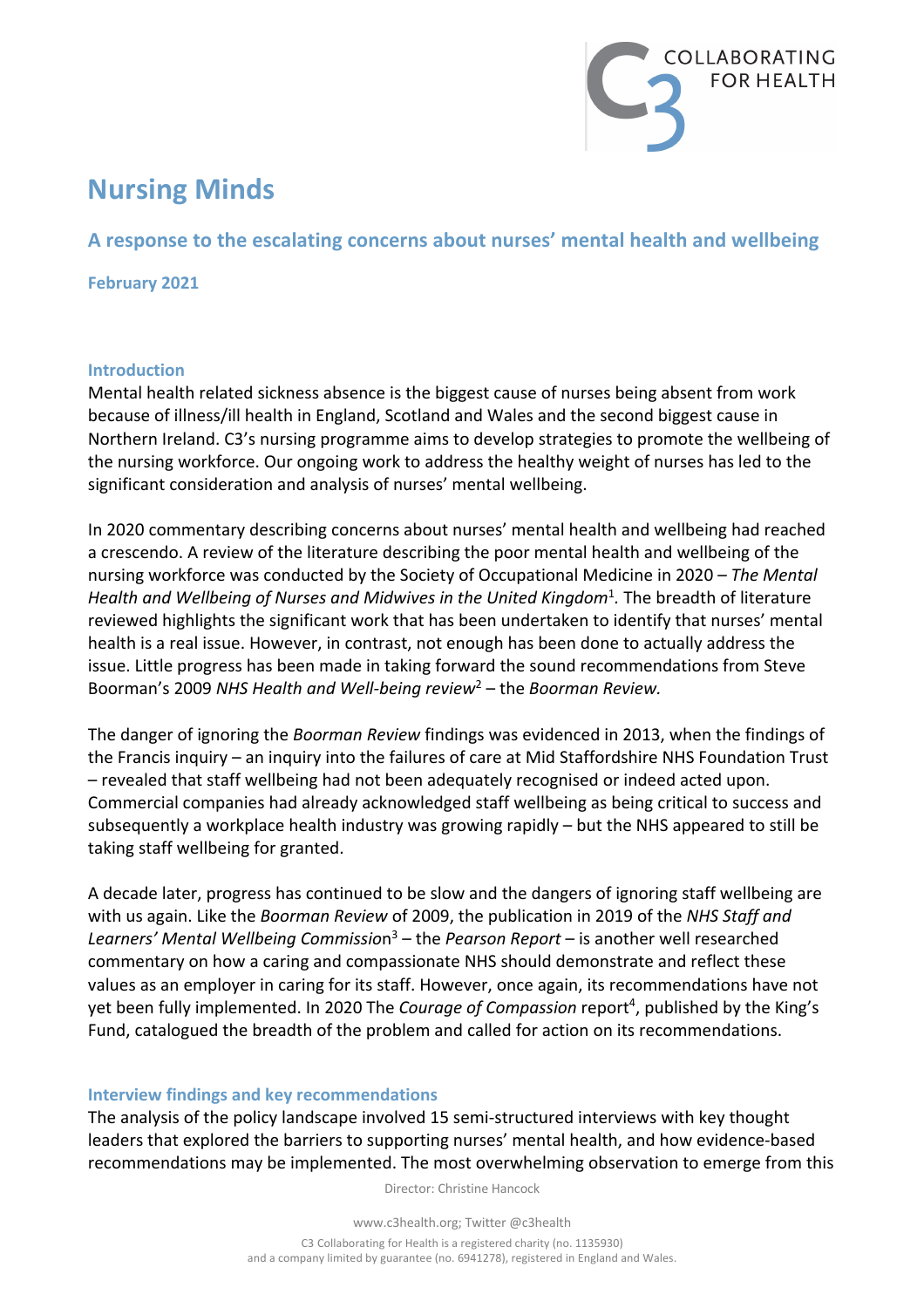scrutiny of nurses' mental health and wellbeing, and the policy environment is the persistent failure of the health community to act on previous relevant analysis and recommendations that have endeavoured to address the problem of how to support the nursing workforce and facilitate wellbeing. The evidence of this exists in the outputs of the 2009 *Boorman Review* that included a set of twenty recommendations that remain as relevant today as they did in 2009 – but have still not been properly implemented.

The analysis of the interview data addressed 12 themes. A detailed analysis of interview data and themes can be found in appendix 1; nursing and health leader interviewees are listed in appendix 2.

Two recommendations have emerged from the thematic analysis of interview data, they include:

- To acknowledge and learn from the failure to act on previous analysis and recommendations.
- To use three new system drivers of change:
	- 1. COVID-19
	- 2. The NHS People Plan
	- 3. The NHS Staff and Learners' Mental Wellbeing Commission

# **Recommendation 1:**

**To acknowledge and learn from the failure to act on previous analysis and recommendations**  The evidence of the semi-structured interviews suggests that the recommendations in the *Pearson Report* (2019) around NHS board leadership of mental wellbeing have not been fully realised in the service nearly two years – and a worldwide pandemic – later. The health system cannot afford to squander the opportunity to fully enact the levers for change described in the *Pearson Report*. Unless action is taken and recommendations are implemented, it risks being perceived as part of a culture that has allowed mental health related sickness absence to become the dominant reason for nursing sickness absence.

This acknowledgement should also create anxiety around the delivery of commissioned reviews and reports in the future – they must be delivered carefully so that they have a positive and significant impact on the nursing workforce. The *Courage of Compassion* report is a case in point. Despite being well researched and written, and containing an implementation plan, the health community must find a way of leveraging its delivery so that it doesn't fall by the wayside.

The nursing community needs to acknowledge this, and signal to the wider health community that it has recognised and acknowledged that change must happen.

# **Recommendation 2:**

## **To use the new system drivers of change**

The commentary from the semi-structured interviews with leaders and change-makers focused on three critical factors: COVID-19; the *NHS People Plan*; and the *NHS Staff and Learners' Mental Wellbeing Commission*, which have the potential to secure the traction needed to deliver different outcomes.

## **1. COVID-19**

The first observed new driver of change is the impact of COVID-19 on the NHS and its ability to innovate around staff engagement and wellbeing. In its response to COVID-19, the NHS has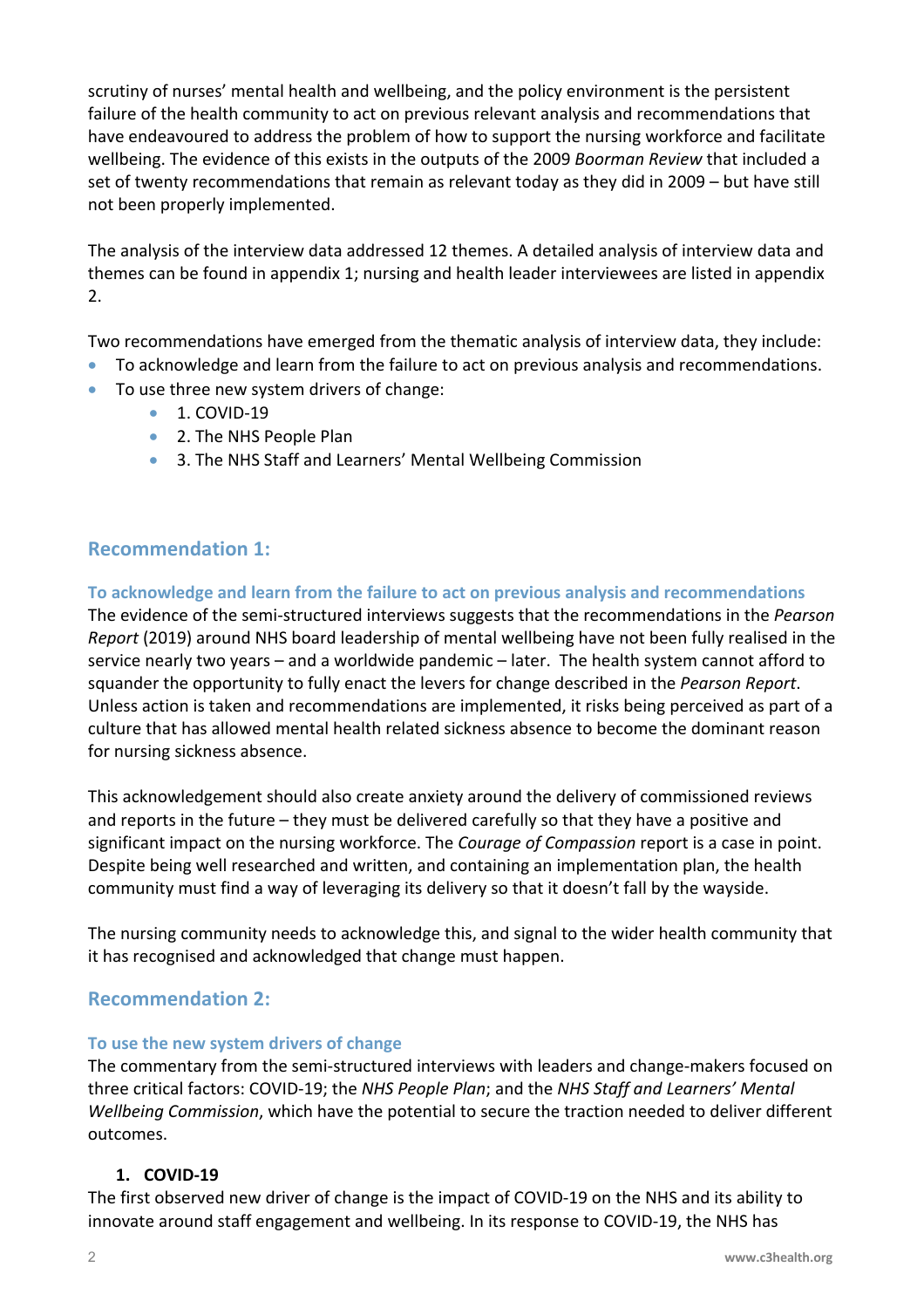demonstrated that it can be nimble in introducing change, and immensely capable in learning better ways to support its nursing workforce especially when that workforce has been at its most vulnerable. This response has also been ethnically sensitive and appropriate in its ambitions – which has enhanced its integrity. If it can maintain the momentum, the response can be the vehicle through which the NHS can demonstrate to its nursing staff that it understands and is responsive to its needs. COVID-19 has enabled changes to the way staff work and has generated new behaviours.

The courageous voices of individual nurses describing how their employers let them down with inadequate personal protective equipment (PPE) at different points during the pandemic are just as important in helping embed change as are NHS Trust chairs and CEOs having the courage to change their own organisational behaviours that have previously (albeit unintentionally) sabotaged staff wellbeing initiatives.

The voices of Dame Donna Kinnair of the RCN and the four UK Chief Nursing Officers championing their workforces during the pandemic reminded nurses that concerns about their wellbeing were being listened to, actioned and converted into specific interventions to ameliorate the profound impact of their work on their wellbeing. If these new skills and responses to adversity and conflict can become the medium through which the NHS negotiates its ownership of the issue and develops its actions in relation to enhancing staff wellbeing, there are grounds for optimism.

# **2. The NHS People Plan**

The second new driver of change to emerge from the interviews is the structure, emphasis and stewardship of the *NHS People Plan*<sup>5</sup> and the leadership commitment being given to its delivery both nationally and locally in England NHS Trusts as part of making the NHS a valued place to work.

The semi-structured interviews revealed respect for how Prerana Issar – the NHS Chief People Officer – is leading evolution of, and engagement with the plan and creating a commentary about its ambitions that impact the mental wellbeing of nurses. The interviewees commented upon the development of alliances that embed the work and give it the visibility and recognition needed to make change happen. National and regional nurse leaders and academics and trade union leaders, alongside NHS Trust nurse directors and their management teams and staff sides, have already started to act on the direction and the specifics of the *NHS People Plan,* and must exploit further the opportunity provided by the momentum it has generated to date. The breadth of the NHS response to the psychological needs of the nursing workforce during the pandemic is to be commended and must be sustained.

The reporting on the progress towards delivery of the *NHS People Plan* at a national level and at local levels and within occupational groups needs to be finessed so that they stimulate dialogue about how an organisation can facilitate mental wellbeing. The way the *NHS People Plan* is drafted enables managers to make this happen, and it facilitates NHS Trust boards and communication teams to use it as a platform on which staff can engage in discussion on mental wellbeing in relation to their employment.

## **3. The NHS Staff and Learners' Mental Wellbeing Commission**

The third new driver of change is the *NHS Staff and Learners' Mental Wellbeing Commission* – the *Pearson Report* – chaired by Sir Keith Pearson and published in February 2019, which creates powerful and precise governance discussions and levers to drive wellbeing at board level across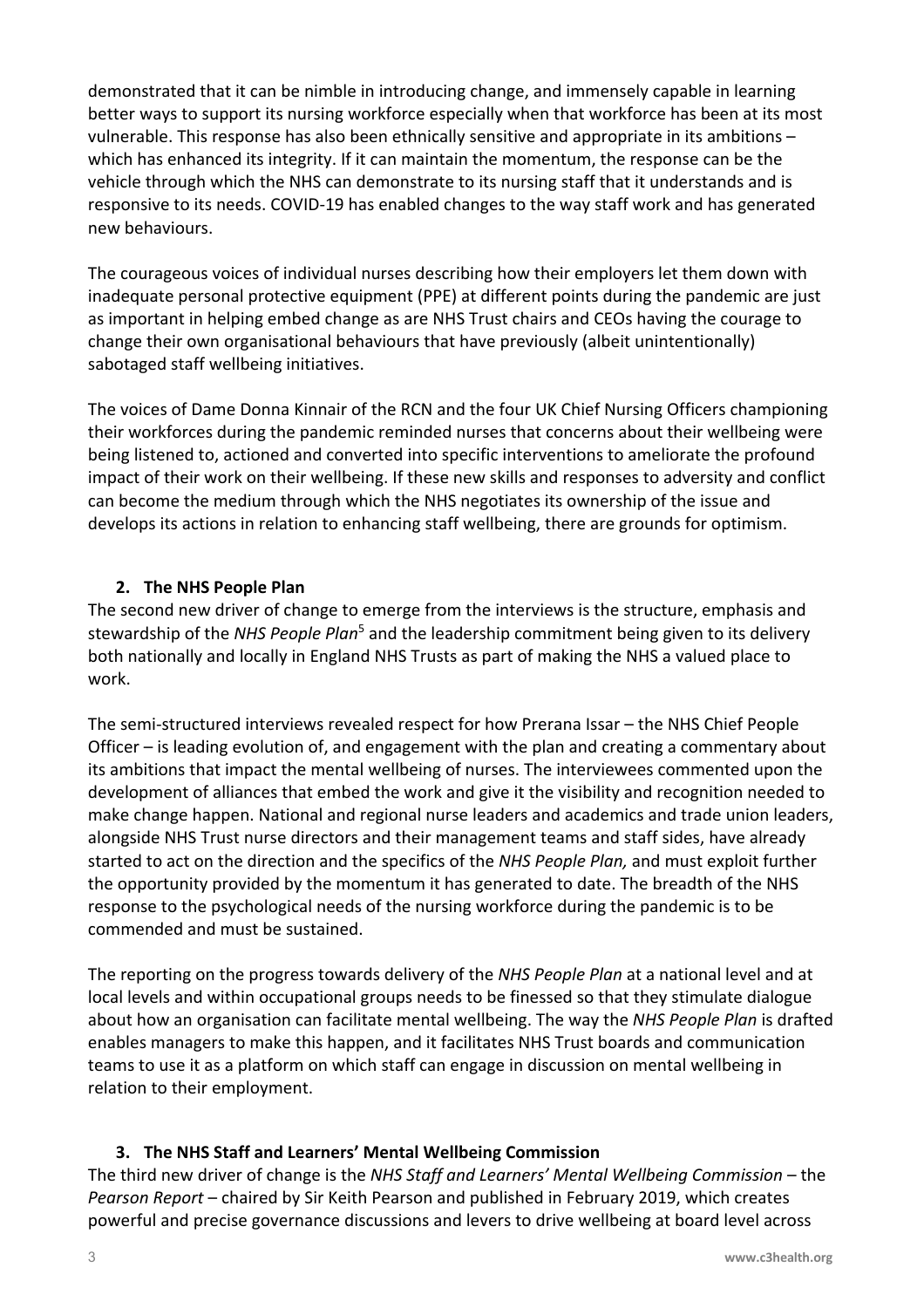every NHS organisation. The report specifically identified the vulnerability of nurses to poor mental health and was explicit about the need for NHS board level leadership and responsibility for the mental wellbeing of staff.

The *Pearson Report* calls for the creation of board level 'NHS Workforce Wellbeing Guardians' in every local, regional and national NHS organisation; and anticipates this board level role to be an existing executive director and aligned with a non-executive director. It is envisaged that the role seeks to assure and continue to reassure the board that their organisation is a wellbeing organisation and a healthy workplace in which NHS staff and learners can work and thrive. The role would be responsible for ensuring sufficient intelligence reaches the board to enable it to benchmark, set organisational expectations and monitor performance. The review outlines nine NHS Workforce Wellbeing Guardian principles to assure the work.

Interviewees suggested that whilst these roles have been identified in many NHS Trusts, they have yet to be empowered sufficiently in NHS board rooms to realise their potential to fundamentally change the way the NHS delivers on nursing staff wellbeing. Whilst some of the focus and drive around the work was evident in the COVID-19 activity, it appears that the roles have yet to be delegated the authority that the *Pearson Report* envisages for them – an authority that the NHS needs its directors to harness and use to drive change and hold the service to account around mental health related nurses' sickness absence. The NHS still has an opportunity to fully realise these roles as a conduit for nursing staff engagement around wellbeing issues and the NHS needs to be held to account on their delivery and make them visible and accessible to the workforce.

# **Concluding remarks**

We thank the Burdett Trust for Nursing for funding this work addressing the mental wellbeing of the nursing community. Over the past five years C3 has undertaken a programme of work around the neglected area of the wellbeing of nurses. It has been the generosity of the Burdett Trust that has significantly enabled this work.

We also wish to express our thanks to those whose input has shaped this project: the nursing and health leaders who agreed to be interviewed and the project steering group members. That these contributions were delivered in the context of the pressures of a world pandemic is especially appreciated.

We hope that this report will in some way also reduce the stigma and shame some nurses experience surrounding the disclosure of a mental health problem, and that it reduces the fears some registrants have around regulatory responses to their disclosure of mental health issues. We wish the nursing profession well in getting better and better at continually enhancing its own mental health and wellbeing. We wish the NHS and other UK health providers well in facilitating and delivering improvements.

# **References**

- 1. Kinman G, Teoh K, Harriss A. *The Mental Health and Wellbeing of Nurses and Midwives in the United Kingdom*; 2020.
- 2. Boorman S. *NHS Health and Well-Being Review*; 2009.
- 3. Health Education England. *NHS Staff and Learners ' Mental Wellbeing Commission*; 2019.
- 4. West M, Bailey S, Williams E. *The Courage of Compassion Supporting Nurses and Midwives to Deliver High-Quality Care*; 2020.
- 5. NHS. *WE ARE THE NHS: People Plan for 2020/2021-Action for Us All*; 2020.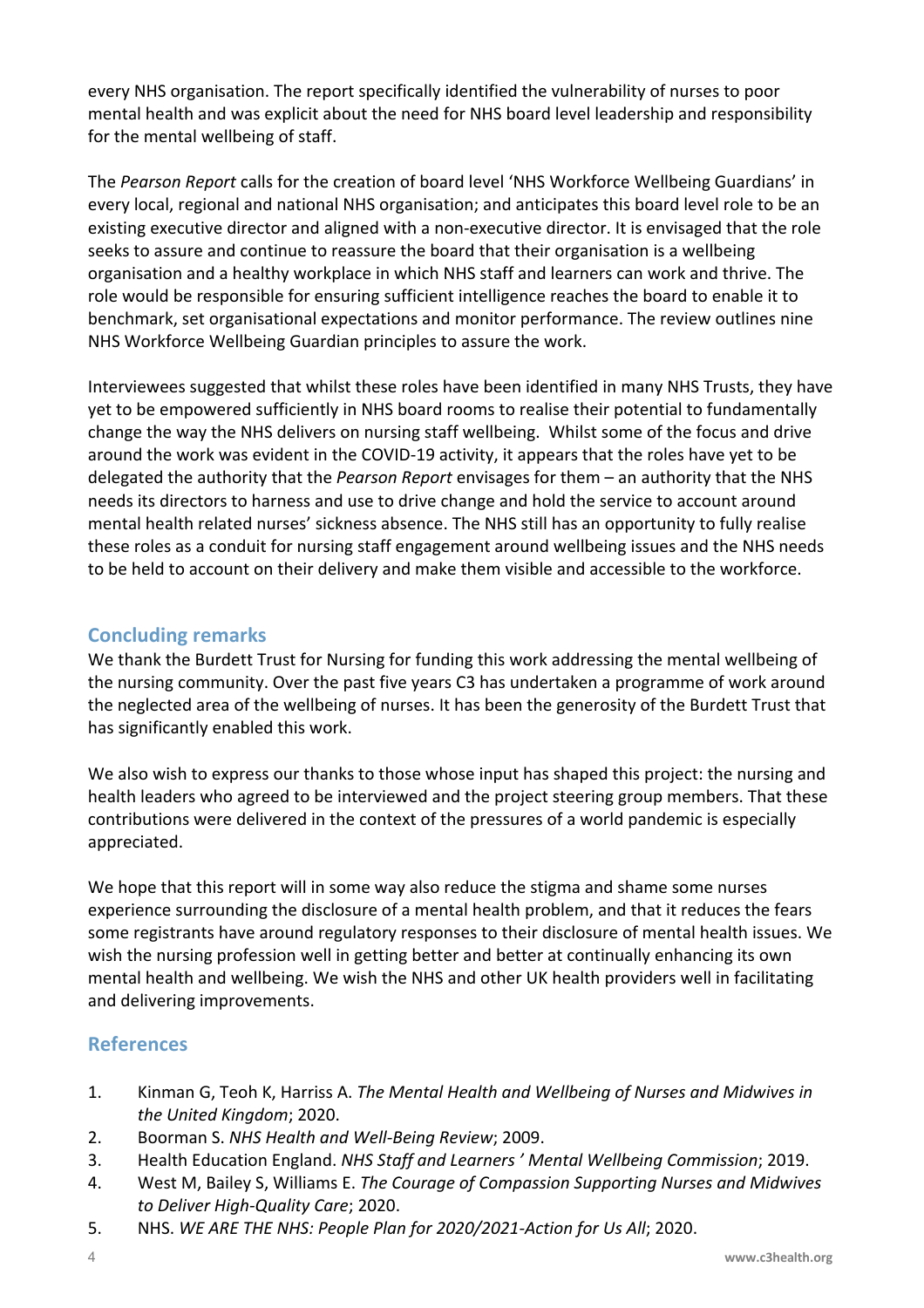# **Appendix 1**

# **Analysis of interview data**

The semi-structured interviews with 15 nursing and health leaders addressed the following themes:

- The significance of the Boorman Review recommendations
- The association between staff wellbeing and organisational performance
- The implementation of strategies and access to interventions
- Management ownership of wellbeing and related management training
- Supporting staff with mental health problems
- COVID-19
- The role of trade unions and professional associations
- Learning from innovation
- Regulatory mechanisms
- Accountability, inclusion and wellbeing
- Impact of the 2019 NHS Staff and learners' Mental Wellbeing Commission
- Support for the Courage of Compassion principles

#### **The significance of the Boorman Review recommendations**

To re-read the *2009 Boorman Review* recommendations in 2020 is a salutary exercise. They are as relevant, compelling and as contextually appropriate as they were when they were first published over a decade ago.

One of the strongest observations to emerge from the interviews in terms of changing the policy landscape was the perceived failure of the health community to properly implement the Boorman recommendations in the NHS in England in 2009, and the legacy this shaped in terms of the ongoing neglect of nurses' mental health and wellbeing.

#### **The association between staff wellbeing and organisational performance**

Boorman suggested that all NHS managers should be developed to recognize the association between staff health and wellbeing, and the performance of an organisation, and that NHS managers should be judged on their contribution to staff wellbeing. Interviewees believed that a decade later this recommendation is still inadequately implemented, poorly managed and not measured. Interviewees described leadership and development training as too focused on operational and transactional issues and lacking in guidance on how to manage and sustain employee wellbeing. What the NHS has not sufficiently discussed, and hence what its managers lack and therefore do not value, are skills in how to manage conversations that explore how individuals are coping. Interviewees described an over reliance on the application of specific processes rather than understanding how to discretely and compassionately support staff wellbeing, which is currently under scrutinised.

The interview data included observations about NHS board discussions that relate to compassion. Interviewees identified that board discussions can lack dialogue around the appropriate conditions of the organisation that they, as governors, need to ensure are developed so that patients and staff routinely experience compassion and respect. This curtailed the appropriate consideration of what type of organisation board members must design and deliver.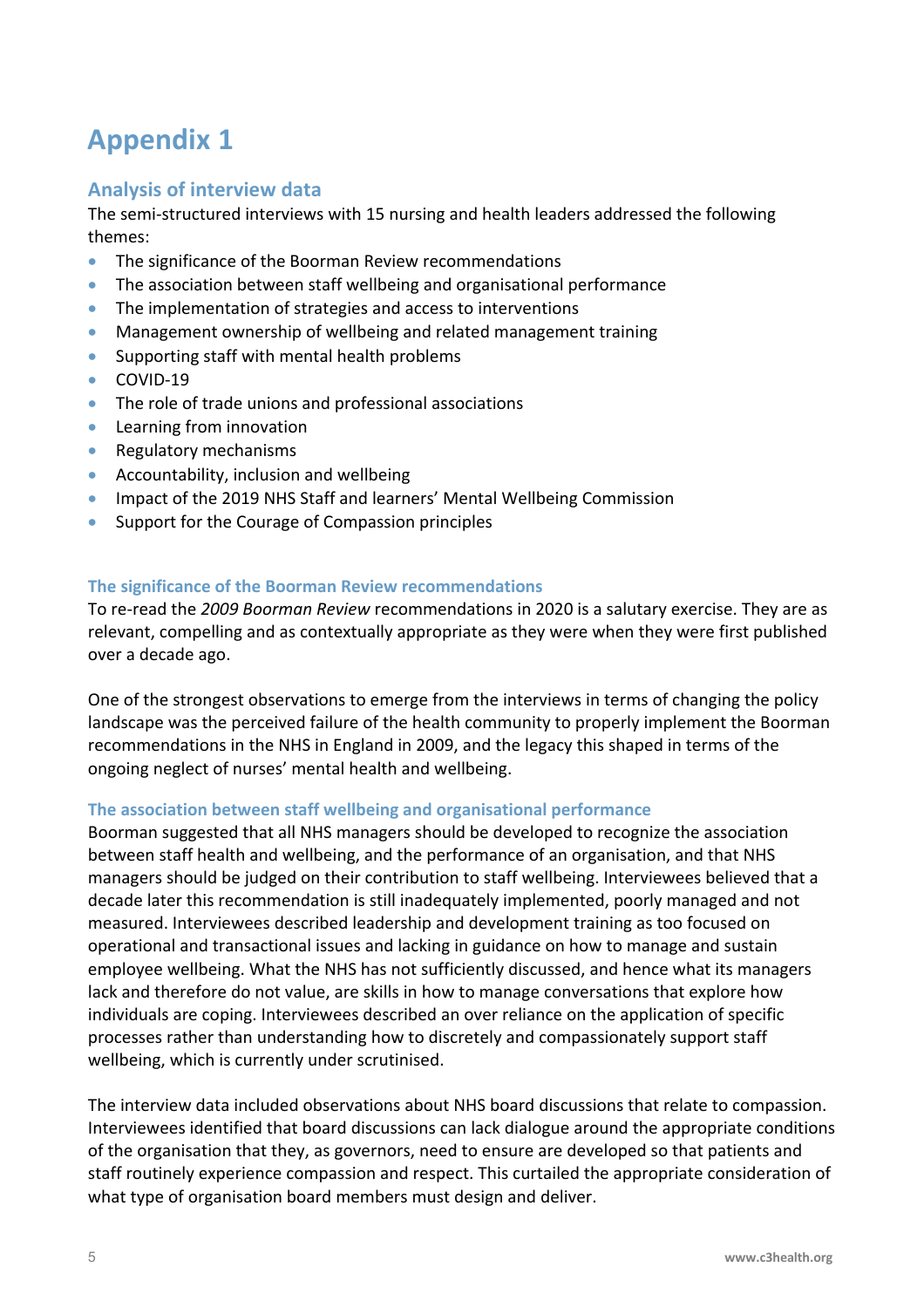#### **The implementation of strategies and access to interventions**

In 2009 Boorman also addressed the need for NHS trusts to identify the major health issues affecting their staff and highlighted a duty of care to implement strategies to counter these issues. The interviews suggest that employers' failure to address mental health related sickness absence needs calling out again in 2021. Both the extent of mental health related sickness absence and the inadequacy of the service response to date suggest a major failing in employers' duty of cere. One interviewee also commented on the added difficulty of re-entering the nursing workforce after an episode of mental illness.

However, there was also some positive evidence of action, which lay in the increasing interest in, and delivery of, initiatives such as Schwartz rounds as a means of tackling the emotional strain of caregiving. The initial adoption of Schwartz rounds was triggered by the Mid Staffordshire Hospital enquiry and its findings that related to the negative impact of consistent exposure to stress on clinicians' focus and concentration.

The emergence of NHS wellbeing leads was also referenced by some interviewees. Such roles have been generated in order to identify and deliver remedial actions such as restorative supervision to counter workplace stressors – although this role was not perceived as standardised or routine, and it appears that it is not yet properly embedded or understood to be having any widespread impact. The same applies to the 40 regional mental health and wellbeing hubs currently being implemented across the NHS – it is too early to assess their impact on the mental health related sickness absence of the nursing workforce, but our nursing leaders must be aspirational in relation to the expectations of these potentially high impact resources. Such interventions have been driven by the new *NHS People Plan.* Whilst the plan wasn't frequently cited enough during the interviews for it to be safe to assume that it is already shaping managerial and leadership behaviours sufficiently in this area, it's clarity of direction on wellbeing is a potential game changer.

There were references made to the first wave of the COVID-19 pandemic, where interviewees cited frank discussions that went on with employers, NHS E/I, trade unions, equality leads and a range of other people about beginning to understand why it was that black and minority ethnic clinicians were dying in the ways that they were. The manner in which this dialogue was welcomed in the face of adversity is important given the lack of action around escalating evidence of poor mental health and wellbeing in the nursing workforce.

A parallel was drawn between Black Lives Matter and race trauma and nurse's mental health and wellbeing. An interviewee talked about everyday discrimination, and how one just learns to live with it, but that the cumulative effect of this kind of 'weathering' is an issue that BME nurses have been dealing with for some time and is one which undermines their mental health and wellbeing. A parallel was drawn between the inappropriate expectation that BME nurses should be reliant on this idea of resilience to deal with racism and the inappropriate expectation that nursing collectively should be resilient to deal with unreasonable workplace stressors. Interviewees noted the ease with which organisations will talk to people about being resilient, which is welcome, but that they often then ignore the workplace factors that damage resilience. They noted the need for employers to be more ambitious in identifying the sources of harm and apply the controls needed to mitigate these. They observed an absence of questions being asked about whether NHS processes are safe, and about whether the way in which people experience the organisation is one that's designed to produce wellbeing?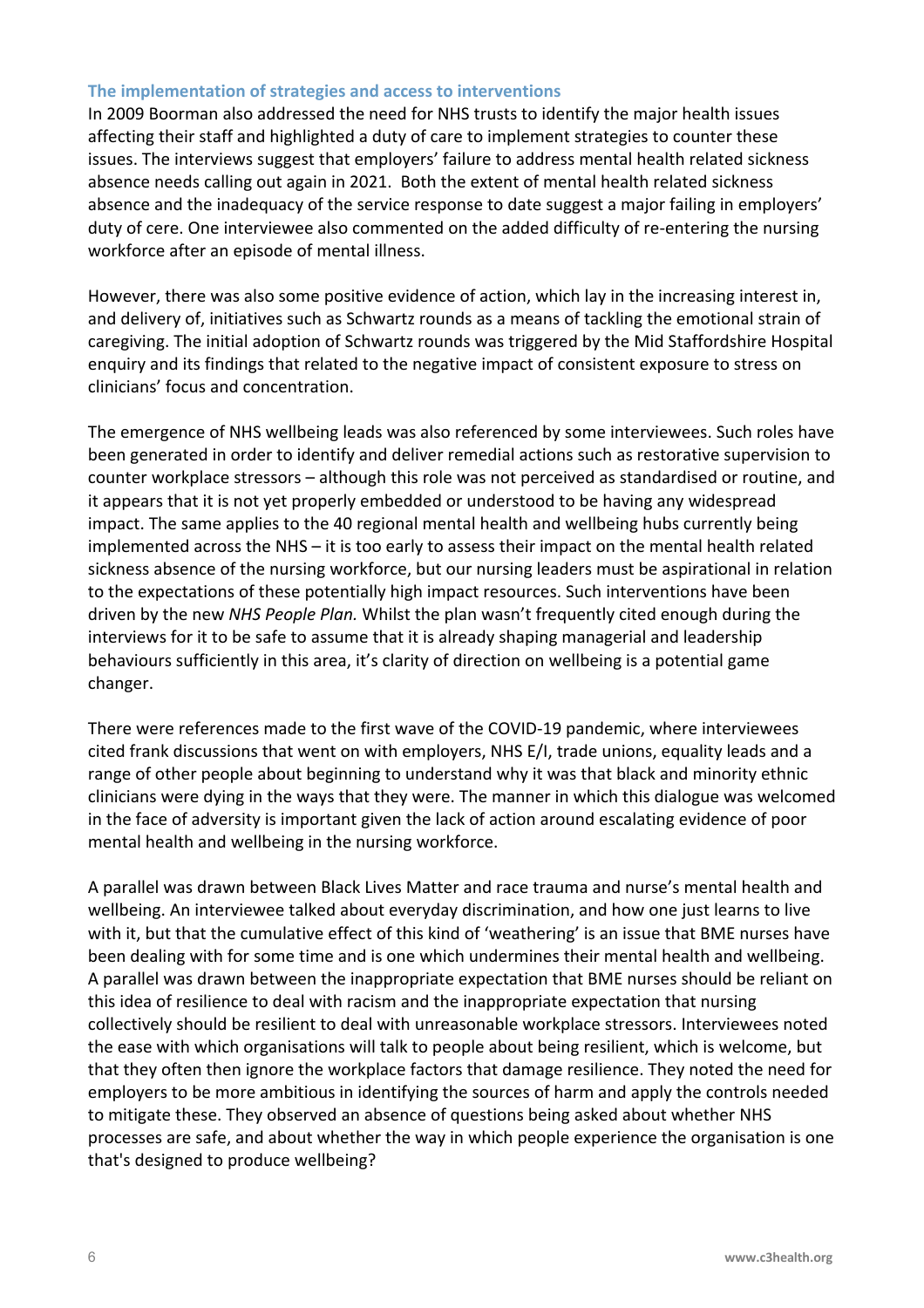Interviewees observed with frequency that the implementation of preventative strategies in NHS organisations was lacking. However, it was noted that when they were developed and implemented, they could be powerful in maintaining wellbeing. An example cited was at Barts Health NHS Trust*,* where a dedicated member of staff followed-up nurses involved in traumatic clinical events. This was not only seen as valuable in preventing Post Traumatic Stress Disorder (PTSD), but also as evidence of an employer demonstrating very specific awareness and understanding of nurses' work.

The semi-structured interviews explored the evidence of NHS Trusts facilitating consistent access to early intervention strategies for nursing staff with mental health related problems. Responses to this issue fell clearly into pre- and post-COVID-19. Apart from references to PTSD prevention interventions in NHS Trusts like Nottingham University Hospitals NHS Trust, Mersey Care NHS Foundation Trust, and Barts Health NHS Trust – and references to very promising work across increasing parts of the ambulance service – there was limited reference to specific initiatives before the pandemic. These interventions clearly escalated as a result of the pandemic. They were seen by interviewees as one of the success stories of the NHS COVID-19 response and are recognised as important and valuable dimensions of the NHS response to the mental wellbeing of staff that must be sustained.

#### **Management ownership of wellbeing and related management training**

In 2009 Steve Boorman was very clear that health and wellbeing in the NHS workplace needed to be owned by managers and that they should be judged on whether they actually made a contribution to staff wellbeing. He observed that the most frequently cited reasons for the poor adoption of wellbeing recommendations is that they are not owned in practice by managers and that conversations about staff wellbeing at work are not hardwired into managers work. This could lead, for example, to a nurse coming back from six weeks off sick with depression and his/her line manager not having a conversation with that individual about what that depression meant to them and to their work.

Interviewees observed that managerial ownership of the issue is starting to be better facilitated. They observed more learning and development support for managers, so that they know what to do when they hear this information and avoid it being embarrassing or intrusive – but given the increasing prevalence of mental health related sickness, this still is not translating into sufficient or effective workplace strategies.

Management behaviours – and especially fairness – were seen by interviewees as key shapers of wellbeing and openness to change in a given team or workforce. Interviewees cited HSE stress standards – and their focus on whether an individual feels they are treated fairly in the workplace – as an organisational aspect of mental health and wellbeing that managers are well placed to realise and facilitate. Managerial understanding about mental health was acknowledged to be under-developed, as was the need for managers to role model managing their own mental health. Interview data identified that promoting the health and wellbeing of the nursing workforce needs to be an integral part of management training at all levels in the NHS. Interviewees also believed that this extended to appraisals, which are currently over focussed on performance, at the expense of discussions around wellbeing.

The impact of the COVID-19 pandemic, and its influence on promoting the nurses' wellbeing agenda and making it integral to management and leadership training at all levels in the NHS was positively acknowledged by interviewees. A belief was expressed that the pandemic cannot leave nursing leadership unchanged. The fact that nurses and doctors died exposed the need to invest more rigorously in how to support and organize a cohort of skilled professionals to deliver care at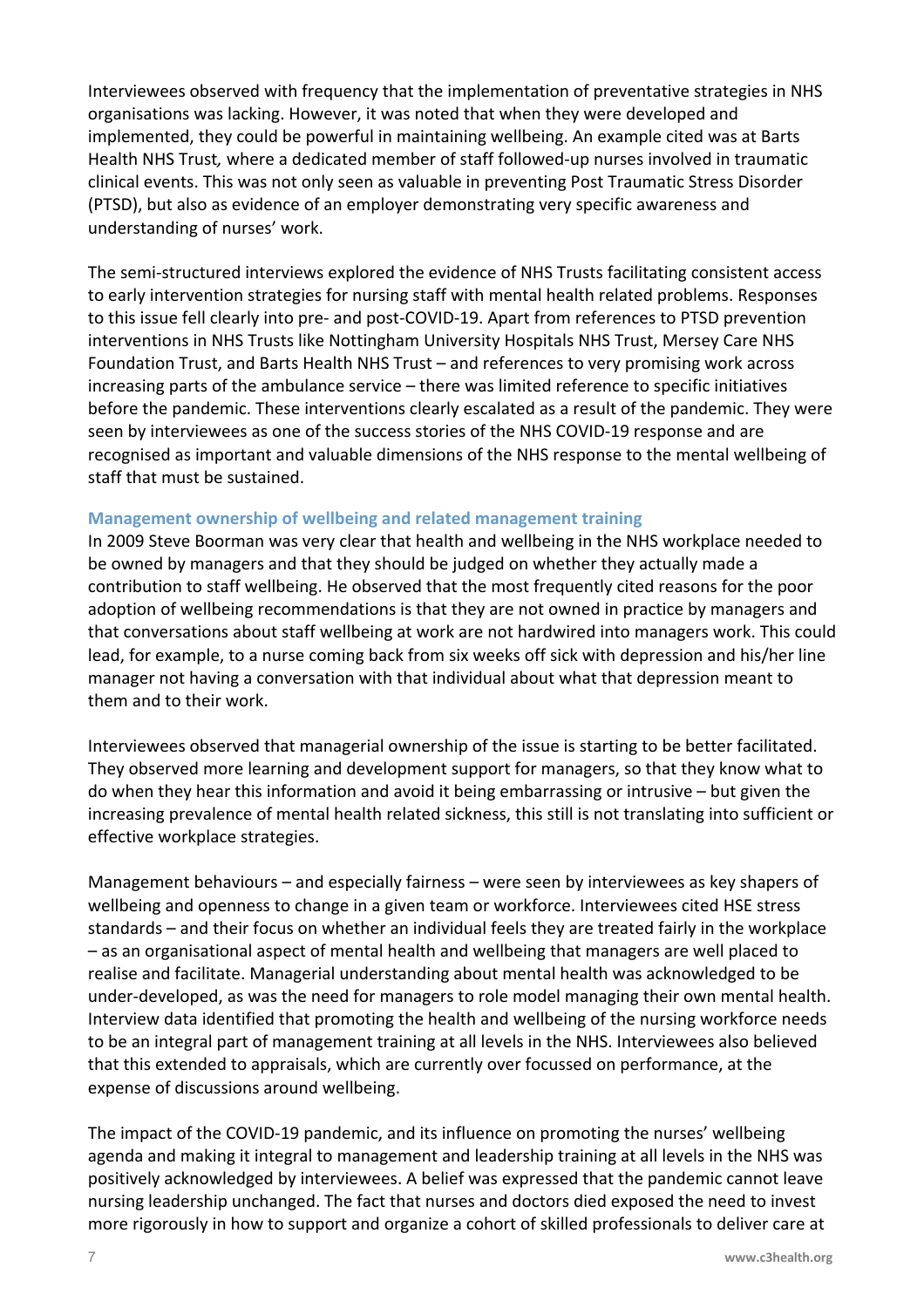their highest level of productivity. Good and readily accessible occupational health support was viewed as critical to shaping this change.

There was concern however that there were not enough conversations taking place and that with the exception of the *Courage of Compassion* report and its welcome adoption of compassionate and inclusive leadership tenets – there is no readily observable theory of change emerging in the nursing profession around how to deliver these changes, and there is currently not enough nursing scholarship addressing this deficit.

It was noted that the NHS can focus on supporting the workforce to work at its highest level of productivity and flu vaccinations were cited as an example of this. Interviewees reflected that over recent years a successful focus had been created amongst nurse managers on whether staff have received their annual flu vaccination. Interviewees noted that the same attention is not routinely focussed on promoting mental wellbeing amongst staff, and the response to flu was seen as an example that could be translated into other areas such as mental health. It was also noted that flu vaccination had been incentivised in the NHS and whether similar methods of changing managerial behaviour could be adopted to finesse the management of mental wellbeing.

#### **Supporting staff with mental health problems**

Interviewees discussed whether or not there was evidence to ensure managers have the skills and the tools to support staff with mental health problems. The work of the NHS Leadership Academy was deemed to be relevant in developing inclusive leadership, and the capabilities and skills required for managers to engage in issues with staff that they may not have previously engaged in before. Conversations about wellness were perceived as being in this space, however it was observed that there is not sufficient push or pull to engage managers in looking at staff mental health differently.

The NHS Leadership Academy is explicit that engagement between managers and staff is a process of discovery that requires managers to engage in ambiguity and to find out things that they perhaps didn't understand before, and this means acknowledging issues that they had not previously identified, and to feel equipped to deal with what emerges. However, it was felt that not enough managers were undergoing this training, but the new *NHS People Plan* was perceived to have the potential to address this deficit.

The interviews explored the risk assessment and identification of mental health related sickness absence amongst nurses as a specific risk within the NHS workforce. This Boorman recommendation was seen as having been especially poorly adopted in England's NHS, and explains the degree of system tolerance for unacceptably high levels of mental health related sickness absence amongst nurses.

#### **COVID-19**

Interviewees noted that COVID-19 has given permission to change the ways in which the NHS works and there was a robust recognition, particularly amongst frontline staff, that things must change. Some interviewees had detected a sense of staff feeling under appreciated by their organisation – they may feel appreciated by their colleagues and the public, but that their lived experience of being unconvinced that they could trust their organisation to deliver something as fundamental as adequate PPE at certain points during the pandemic, had generated a shift in their psychological contract with their employer. Some interviewees anticipated that new nurses coming into the NHS workplace would have very different and distinctive expectations about the world of work and what they should expect from an employer and that they don't see a service, or leadership and development training that's ready for these expectations.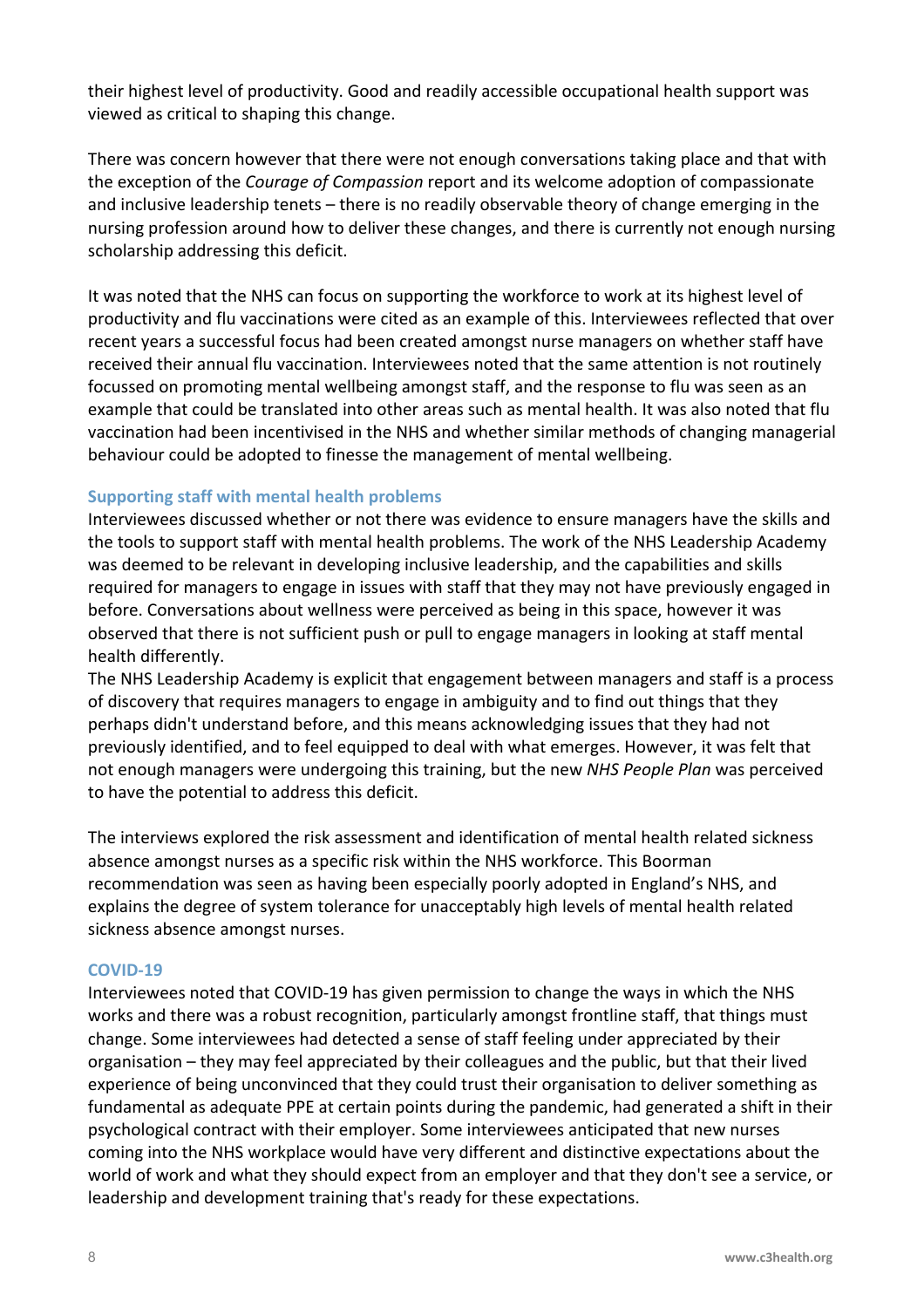#### **The role of trade unions and professional associations**

With a few notable exceptions, the interviewees did not observe trade unions and professional organisations as being sufficiently ambitious in their engagement processes with staff. It was agreed that there is an opportunity for trade unions and professional bodies to further accelerate the dialogue about the lived experience of nurses. As nurses themselves begin to talk more and reflect on the COVID-19 pandemic, it is expected that we will see much more around informal leadership, and people using social media and networking as platforms to review their lived experience. They believe that nurses will trust this commentary. There could be opportunities for trade unions to develop and deliver the messages from the nursing frontline and give voice to ambitions for different and improved ways of looking after staff.

#### **Learning from innovation**

Schwartz rounds were consistently cited and recognised as valuable strategies for dealing with the emotional labour of nursing and its impact on individual nurse wellbeing. Their adoption predates the pandemic by several years. The near universal appreciation of their value, and the continued positive trajectory of their implementation across the health community, is a reassuring reminder that progress can be made around support for nurses' mental wellbeing, if the context for adoption is properly and robustly secured.

The commentary on Schwartz rounds must also be a reminder of the importance of paying attention to the implementation of support strategies, and changes to working practice. The process of implementing Schwartz rounds is very disciplined – from getting formal CEO approval at the start, with formal procedures at each subsequent stage of implementation. The Schwartz methodology dictates what must happen in order to make change happen.

Similar observations were made by an interviewee about the Buurtzorg model of care that is being adopted in some community nursing services. The Buurtzorg commitment to hearing the voices of team members and teams, and translating these into effective and sustainable actions, were perceived as fundamental to nurses' wellbeing.

The *Courage of Compassion* report deserves recognition and adoption as the vehicle that has been most ambitious in the breadth of its vision to deliver change and learning from the work Michael West has consolidated around health leadership at The King's Fund. The document is a milestone in describing where nursing wants to be, and what we need the nursing infrastructure to do, to look like and to feel like. It describes the changes in practice the profession needs to secure, and it identified factors that must be honestly addressed. For example, that 12-hour shifts are currently the only way a vast number of women manage to earn a sufficient income whilst managing other responsibilities in their lives. It will take courage to recommend that 12-hours shifts must be eliminated if we are serious about the wellbeing of the nursing workforce. But, if nursing leaders honestly identify and raise issues, then nurses will listen, and can be actively involved in considering the solutions. Pay must be part of this discussion. The starting salary for a trained nurse is currently circa £25K and if we are honest, then we have to acknowledge that poor pay is one of the reasons nursing and employers have shaped shift patterns; squeezing in as many hours as possible on each shift worked. That honesty must extend to the calling out of specific pressures on different sections of the nursing workforce. For example, the vulnerability of nurse managers to working 60-hour weeks is different to the vulnerability of clinical nurses exposed to high levels of emotional labour in their work with patients.

The evolution of solutions like 'wobble rooms' during the pandemic were viewed by interviewees as interesting concepts designed to mitigate against potential harm to staff from their experiences of caring for patients. The appeal of these types of initiatives undoubtably lies in them being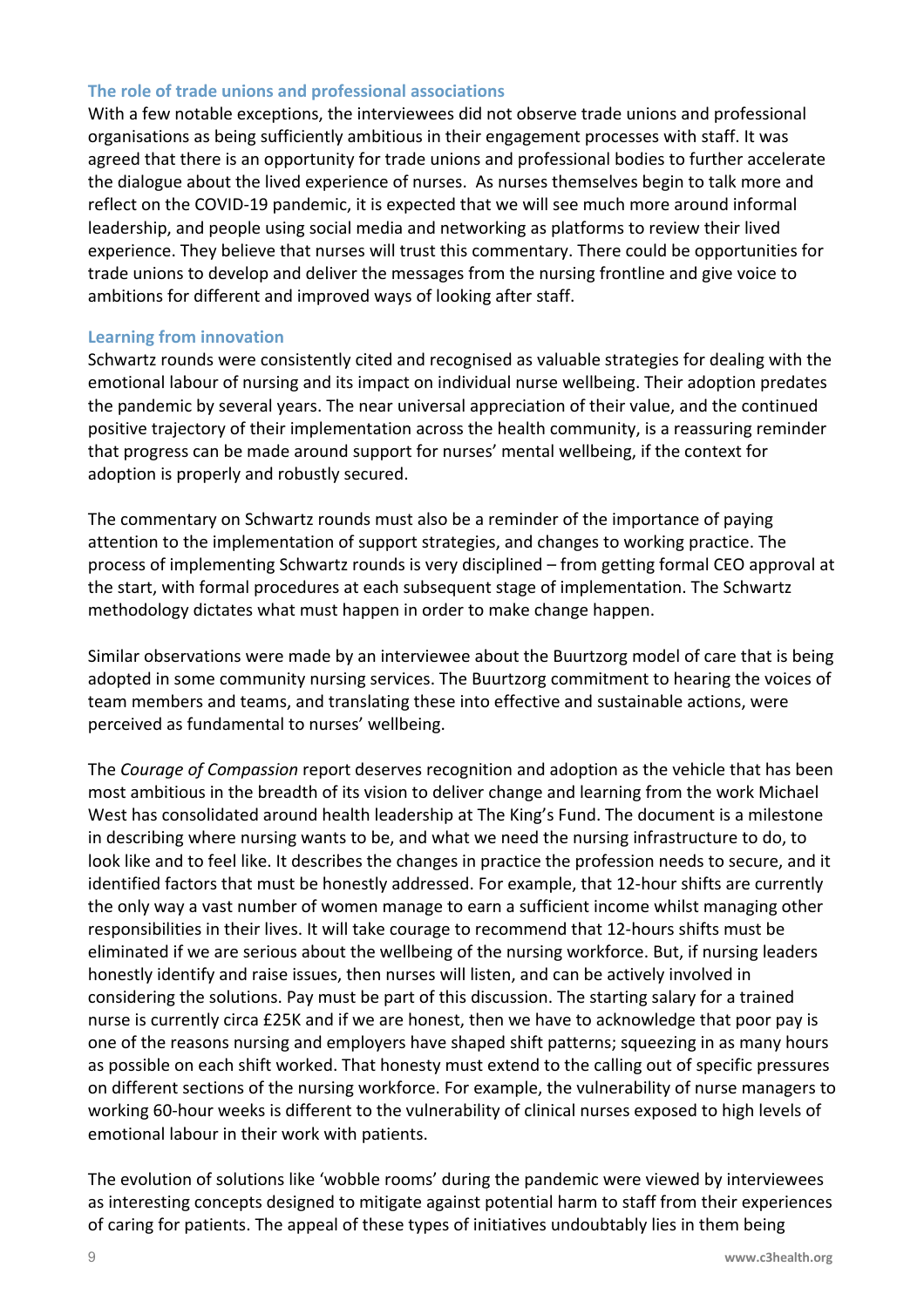relatively easy to deliver amongst the complexity of running a national health service during a global pandemic. It also lies in their symbolic value as a gesture from an employer that clearly recognises and acknowledges the impact and value of an employee's work. However, interviewees noted that the far more powerful question that the sector needs to ask itself is what is it that we need to do to reduce harm and how do we tackle the overflow of harm into nurses working lives? If NHS corporate values are around people feeling compassion and respect, how do we design a compassionate organisation that is felt equally by everybody as being so?

#### **Regulatory mechanisms**

There was important commentary about the role of regulatory and inspection mechanisms in trying to change staff wellbeing. There was discussion about a change in law. When we observe particular groups always being on the wrong end of a particular kind of occupational risk – as nurses have been for some time – there should be something that compels the system to change – with regulatory and inspectorate regimes policing it and commissioning processes tying this to results.

The interviews also suggested that existing HSE guidance and regulations are still not being effectively mainstreamed in the NHS as a management tool for assessing workplace mental health risks or as a legal framework for addressing employers' responsibilities. It was noted that the NHS is currently investing money in provider organisations that consistently don't deliver enough change in wellbeing for staff – despite the evidence in their own sickness absence data describing the damage being done to nurses' health and wellbeing. It is important to keep in sight that it has taken a world pandemic to elevate UK nurses work wellbeing up the agenda, not the year-on-year reporting of abysmal mental health related sickness absence data.

An analogy was drawn between the experiences of black staff and black patients. Some interviewees observed that over the COVID-19 summer of 2020 lots of senior NHS leaders were talking about Black Lives Matter and how they're committed to it, whilst their own organisations were still producing poor health outcomes for black and minority ethnic communities as patients and poor employment experiences for black and minority ethnic staff that were detrimental to their own mental health.

There was some frustration expressed that this was not being sufficiently addressed by regulatory or inspection regimes. They believed that this speaks of a failure to support leaders to be curious about how their organisations work beyond quite a narrow set of performance indicators. To do so, very different metrics, and some very different accountability measures, are needed that requires people to do something differently, and that might have to be a legal lever.

#### **Accountability, inclusion and wellbeing**

Most interviewees noted a push in the system at the moment, which they perceived as having been really useful, coming from Prerana Issar, chief people officer for the NHS. This is discussing different asks about accountability and inclusion and which could and should create different outcomes in relation to wellbeing. Observations were made about skills in creating change – and about honesty in speaking about personal experience and sharing that. Commentary from an NHS equality and diversity council meeting was cited where discussion focussed on the dynamic of asking individuals to change things in the NHS, whilst leaving systems and processes that deliver inequality and inequity intact. It was noted that it's only when you require people to do different things as a result, that change happens – so what do you need to change in your systems to create inclusion and enable inclusion to help people perform at their highest level of productivity and wellness? There was a welcome belief that the recent NHS people plan was a living document that is explicitly trying to drive and guide managers in the delivery of this.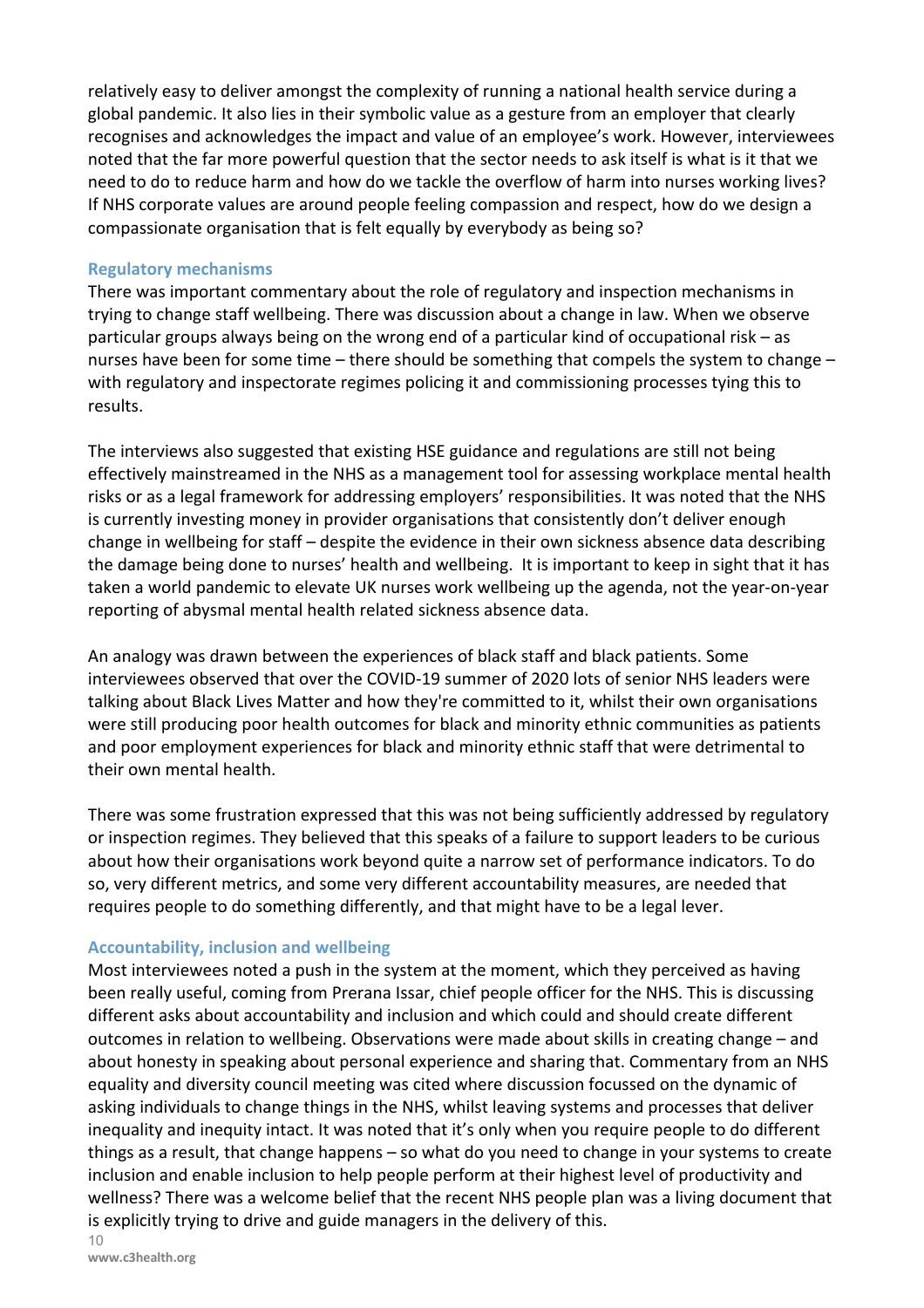#### **Impact of the 2019 NHS Staff and Learners' Mental Wellbeing Commission**

Ten years after Boorman, the Chair of Health Education England, Sir Keith Pearson, led an ambitious review of the ownership and leadership of staff wellbeing strategies for the NHS workforce. The work led to the adoption of the NHS Workforce Wellbeing Guardian role at board level in every NHS organisation and the alignment of their work around nine NHS workforce wellbeing guardian principles, supported by an NHS workplace wellbeing leader.

Given the quality and ambition of this work, it is disappointing that interviewees were unable to cite more evidence of NHS Trust boards promoting staff mental health and wellbeing at the heart of their work, or championing it at board level, as a result of Pearson's work in 2019. In the Spring/Summer of 2020 there was limited evidence of the NHS Workforce Wellbeing Guardian roles being implemented at board level in NHS organisations. Disappointingly, there was no clarity on what impact the roles were bringing to NHS board leadership and NHS Workplace Wellbeing Guardians were not yet routinely discernible in NHS organisations – 18 months after the review established the roles.

Interviewees also noted that the act of establishing guardian roles is not enough to empower them – they have to operate in a structured system that reinforces their authority. Interviewees noted that an earlier generation of guardians, the Robert Francis driven 'freedom to speak up guardians', haven't been enabled to make a sufficiently powerful impact on the speaking up arrangements that the NHS needs.

Whilst they were largely unable to cite sufficient leadership activity specific to the 2019 *Pearson Report,* there was commentary that suggested it had shaped some of the staff well-being elements of the response to COVID-19, which they found very encouraging.

There was also robust support for the principle of what the review was trying to deliver given that nursing staff are an increasingly scarce resource. Some interviewees described a system still attuned to times of plenty in terms of workforce numbers, and which is still wasteful in terms of tardiness in addressing wellbeing in the nursing workforce. They were clear that this had to change.

There was wide support for full implementation of the recommendations of Pearson's 2019 *NHS Staff and Learners' Mental Wellbeing Commission* as an example of a genuinely system wide and comprehensive process for leveraging change in the NHS approach to staff wellbeing from the top table of NHS organisations. The NHS needs to further invest in realising its full implementation and potential.

#### **Support for the Courage of Compassion principles**

All the interviewees recognised that commentary on concerns about nurses' mental health and wellbeing had reached a crescendo in 2020. This started with the RCN Foundation funded Society of Occupational Medicine review of the breadth of the literature describing the poor mental health and wellbeing of the nursing workforce. It progressed through to the RCN Foundation commissioning Suzie Bailey, the King's Fund director of leadership, to review that related literature from a leadership perspective. Her report, The *Courage of Compassion*, published in September 2020, set out an action plan to direct a series of related recommendations. These recommendations expressly focus on transforming workplaces, by developing good work environments for nurses through changing workplace factors that affect nurses' well-being and effectiveness at work, rather than relying on strategies that enable nurses to be more resilient and cope with those stressors.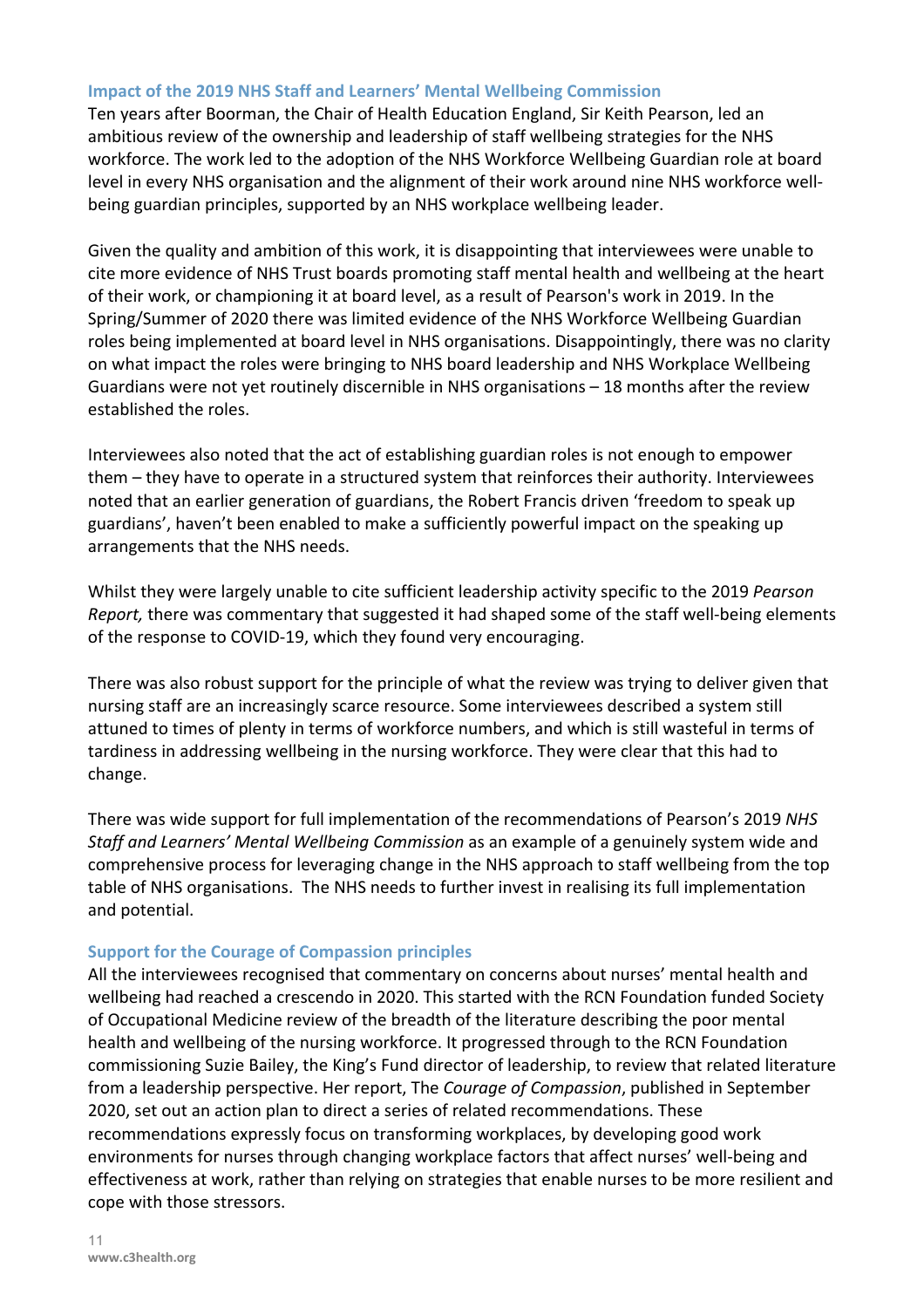All the interviewees believed that there are benefits to be derived from adopting this approach. They reflected on how placing the burden on the nurse whilst leaving systems intact was a wilful blindness on the part of organisations that had to change.

The report was published the same month as the interviews started and it was not possible to assess interviewees confidence in the adoption of the specific recommendations themselves. However, there was support and optimism around the report's key tenets of enhancing the authority, the empowerment and the influence of nurses to shape the culture and the processes of their organisation and to shape decisions on care.

Interviewees endorsed the requirement for the introduction of UK wide minimum standards of nurses working conditions and facilities across all health and social care sectors, including the independent sector. This was described by one interviewee as the professional sovereignty of nurses – a very clear set of standards around ensuring that nurses are able to work at their highest level of capacity, and to do so safely. Being explicit about tackling the chronic excessive work demands that exceed the capacity of nurses to deliver safe quality care, and reinforcing efforts to increase staff numbers, were seen as integral to this requirement. Respondents were open to more workforce engineering as seen in the introduction of nursing associates in England in recent years and they robustly supported increasing nurse training numbers. The commentary from Scotland on its success in enhancing nurse training numbers is a reminder of what can be delivered through commitment and tenacity.

Whilst improving the supply of nurses was seen as absolutely critical, so was the desire to ensure that the service does not squander the experienced nurses already in the system by the experience of routine discrimination or being made unwell or disabled through their work. Some interviewees spoke of the need for a more active confrontation of the fact that the current nursing labour market, whether it's across the NHS, or in the independent sector, is completely imperfect in the way it wastes what it currently has in terms of nursing resources. Mental health related sickness absence was seen as a crude measure of that waste by a given employer – much of it should be avoidable and there needs to be some powerful efforts to fix the current squandering of staff resources on excess sickness.

There was also some commentary about observations being made by cohorts – particularly BME cohorts considering nursing as a career – that an investment of compassion and time and money will not yield a return on investment in terms of a nursing career that has poor systems of protection against damage to wellbeing. The *Courage of Compassion* recommendation around ensuring that nursing is driven by leaders who are selected and developed to model compassionate and inclusive leadership was seen as very relevant to the delivery of these changes.

There was articulation of the need for more investment in terms of defining what we mean in nursing by compassionate and inclusive leadership and the shaping of this into a fully adopted competency framework – work that the CNOs could possibly initiate? To create momentum around using the *Courage of Compassion* report as the driver and road map, groups of provider organisations in a locality should collaborate. They could create metrics and be convicted enough to say that what we currently have does not deliver what our patients deserve and have a right to expect – and that what we currently have does not deliver the leadership that our staff deserve and have a right to expect. This then needs to be backed up with heavy investment in high quality leadership and development training for their nursing leaders locally. This could enable them to model the sense of justice and fairness in the work culture of those organisations and create the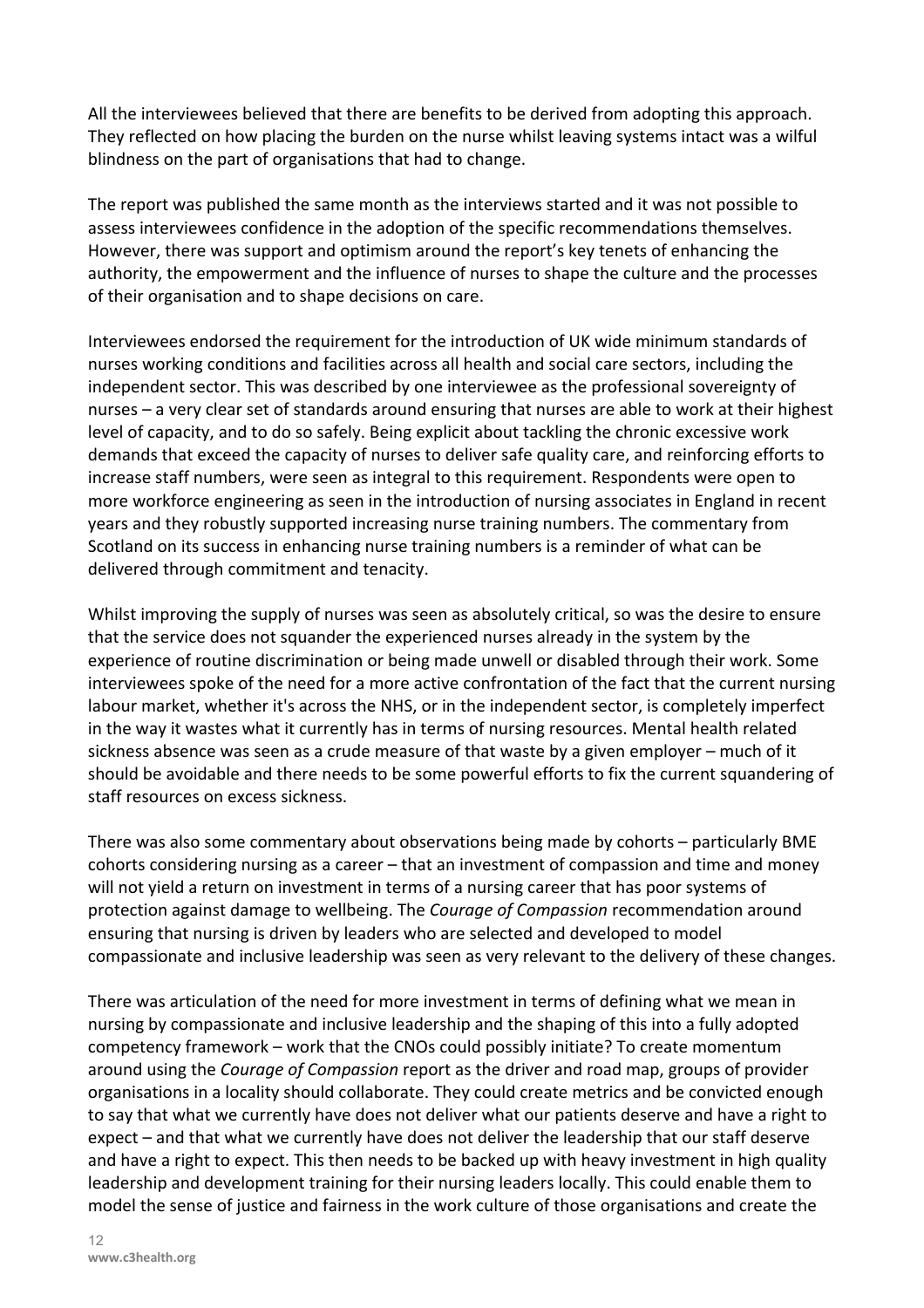sense of psychological safety – noted in the *Courage of Compassion* report, in which nurses can recognise the need for change and focus on learning rather than blame. As an example of this, reference was made to how a cohort of BME midwives and nurses working in maternity services had managed to gather colleagues together to enable people to be listened to and heard in terms of their COVID-19 experiences. They published their observations in a document called *Turning the Tide*, and had gone out of their way to feed this back to Jacqueline Dunkley-Bent as Chief Midwife, and Ruth May as Chief Nurse in England.